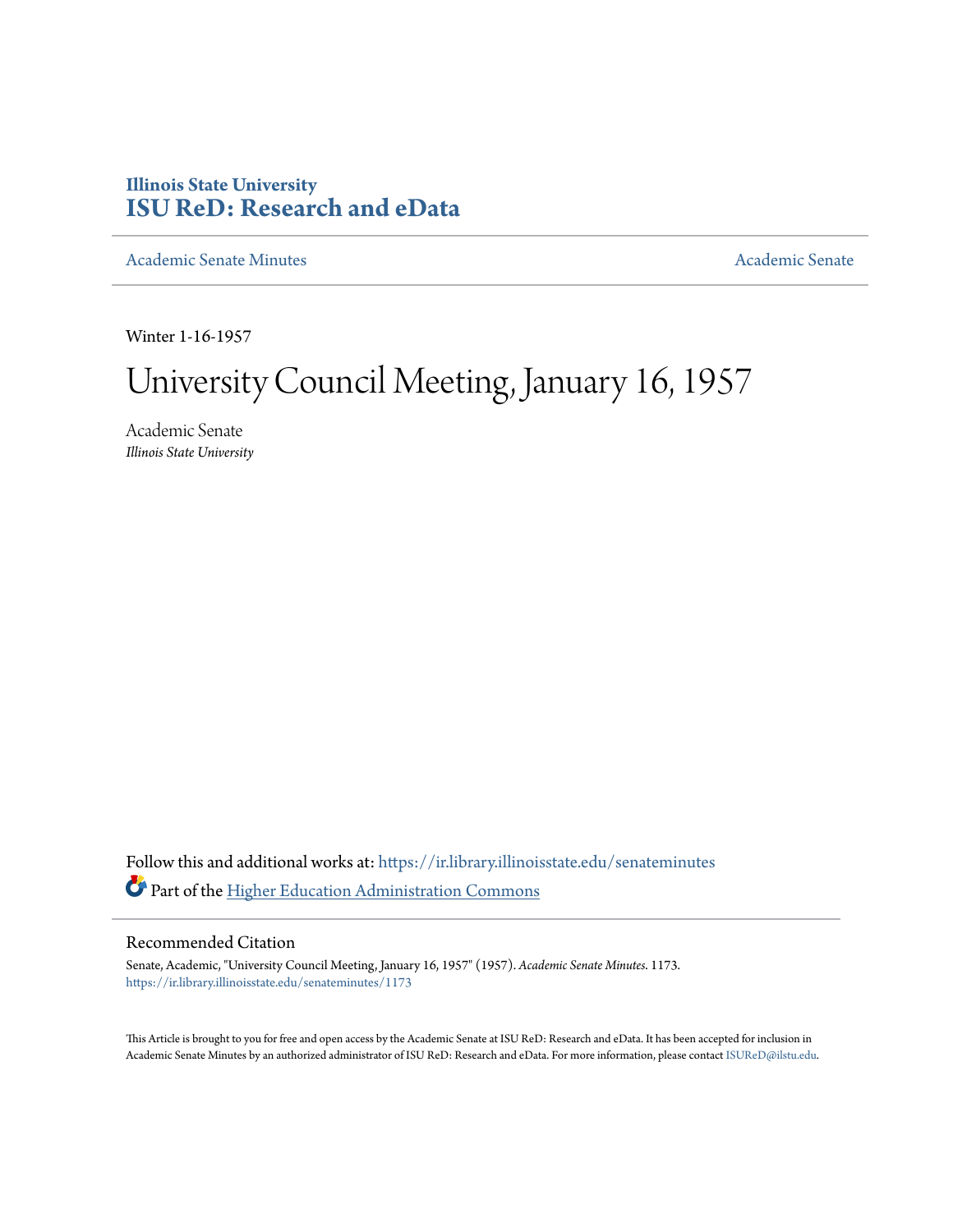Crescolent Osme

Regular Meeting of the University Council (Not Approved by the Council)

January 16, 1957

No. 11

The regular meeting of the University Council was called to order at 7:15 by the chairman, Mr. Sorensen.

Members Present Robert Bone Victor Gimmestad Arthur Larsen Harry Lovelass Clyde McCormick Elizabeth Russe 11 Ruth Stroud Herman Tiedeman<br>Bjarne Ullavik Bath zuman Winutes of the previous meeting were approved as written.

Members Absent Chris De Young Arthur Watterson Leo Yedor

Non-Members Present Bradford Barber Ruth Freyberger Robert Moore Harlan Peithman Sadie Udstuen

The first item on the agenda was a report of the committee on group insurance by Mr. Ullsvik, chairman. Mr. Ullsvik gave a progress report and told of plans for continued study of this problem. Our Blue Cross Plan has been compared with other insurance plans and there will be consultation with representatives of some insurance companies. At present, our students are not included in the Blue Cross Plan and have very little protection. Mr. Bone suggested that Dr. Hardy and two students be added to the committee on group insurance. The group asked Mr. Ullsvik to take the responsibility of selecting these students.

The chairman announced some committee appointments. Dr. De Young was appointed to r epresent the Council on the committee for setting up principles under which the new Salary Committee might operate. Miss Zimmerman was appointed to assume responsibility for faculty elections. She asked for six members of the Council to help count the ballots for the Council election in February. Mr. Gimmestad, Mr. Sorensen, Mr. O'Connor, Mr. Tiedeman and Miss Russell volunteered to assist Miss Zimmerman. These persons will meet in A-303 on Thursday, February 14, at four o'clock.

There was some discussion of the problem of some faculty members being nominated who did not wish to serve on the Council. Mr. Tiedeman suggested that a committee be appointed to make some recommendations on this problem in the near future. The chairman appointed Mr. Gimmestad and Miss Zimmerman to work on this committee. Mr. Gimmestad moved that the names of persons who are going on leave be posted on the faculty bulletin board before the Council election. The motion was seconded by Mr. O'Connor and was passed.

The chairman further announced that Mr. O'Connor would represent the Council on the committee to study the general procedure to be followed by the faculty and departments in making recommendations to the APT Committee. Mr. Lovelass will serve as a representative of the APT Committee. Miss Russell was appointed to represent the Council on a committee to review the basic criteria to be used by the committee in granting or withholding salary increases or changes in rank.

In 1955 the University Council asked the Scholarship Committee to evaluate present admission procedures and to report to the Council at a subsequent meeting. Mr. Robert Moore, chairman of the Scholarship Committee, gave a report which reviewed the present admission procedure, indicated areas in which improvement has occurred, 199-4106-2